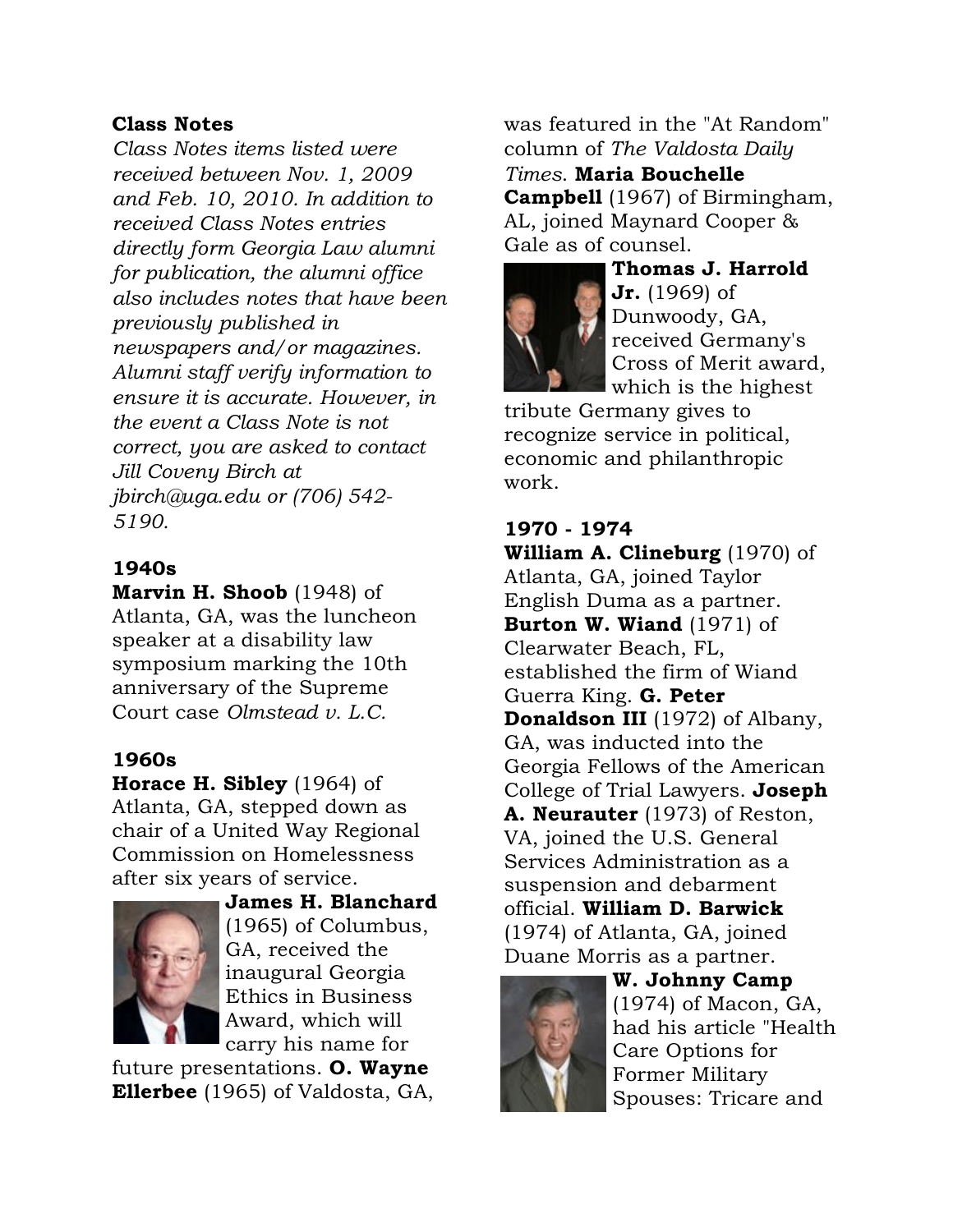the Continued Health Care Benefit Program" published in the *ABA Family Quarterly*. Douglas N. Peters (1974) of Stone Mountain, GA, was inducted into the Georgia Fellows of the American College of Trial Lawyers.

#### 1975 - 1979

Robert S. Glenn Jr. (1976) of Savannah, GA, joined Ellis, Painter, Ratterree & Adams. **Janice G. Hildenbrand** (1976) of Bloomfield Hills, MI, was recognized by *Super Lawyers* magazine as one of the top Michigan defense attorneys in the area of employment litigation. W. Donald Morgan Jr. (1976) of Columbus, GA, established his own law firm. J. Stephen Schuster (1976) of Marietta, GA, was featured in an article in the *Fulton County Daily Report* for his service on the Superior Court bench. James E. Bethel (1977) of Dalton, GA, retired from J & J Industries on Dec. 31, 2009, after 30 years of service.



Cynthia A. Smith (1978) of Clearwater, FL, joined Eckerd Youth Alternatives Inc. as chief development officer. Jeffrey C. **Stair** (1978) of

Chamblee, GA, was appointed to the Georgia Public Service Commission Advisory Committee by Gov. Sonny Perdue.



Cada T. Kilgore III

(1979) of Atlanta, GA, joined Autry, Horton & Cole as of counsel.

1980 - 1984 R. Calhoun Martin Jr. (1980) of Columbus, GA, was inducted into the Georgia Fellows of the American College of Trial Lawyers. David E. Ralston (1980) of Blue Ridge, GA, was elected speaker of the House for the state of Georgia. William H. **Boling Jr.** (1981) of Atlanta, GA, joined Smith Moore Leatherwood as of counsel. **Andrew F. Emerson** (1981) of Dallas, TX, joined Palmer & Manuel. Beverly B. Martin (1981) of Atlanta, GA, was confirmed by the U.S. Senate to serve as a judge for the U.S. Court of Appeals for the  $11^{\text{th}}$ Circuit. Kathelen V. Amos (1982) of Columbus, GA, was elected to Emory University's



board of trustees. D. Albert Brannen (1982) of Atlanta, GA, was selected by his peers for inclusion in the *Georgia Trend* "Legal Elite" for 2009

for his labor and employment practice. Donald L. Johstono (1982) of Macon, GA, established his own law firm. Steven W. Smith (1982) of Marietta, GA. was named senior vice president & general counsel of the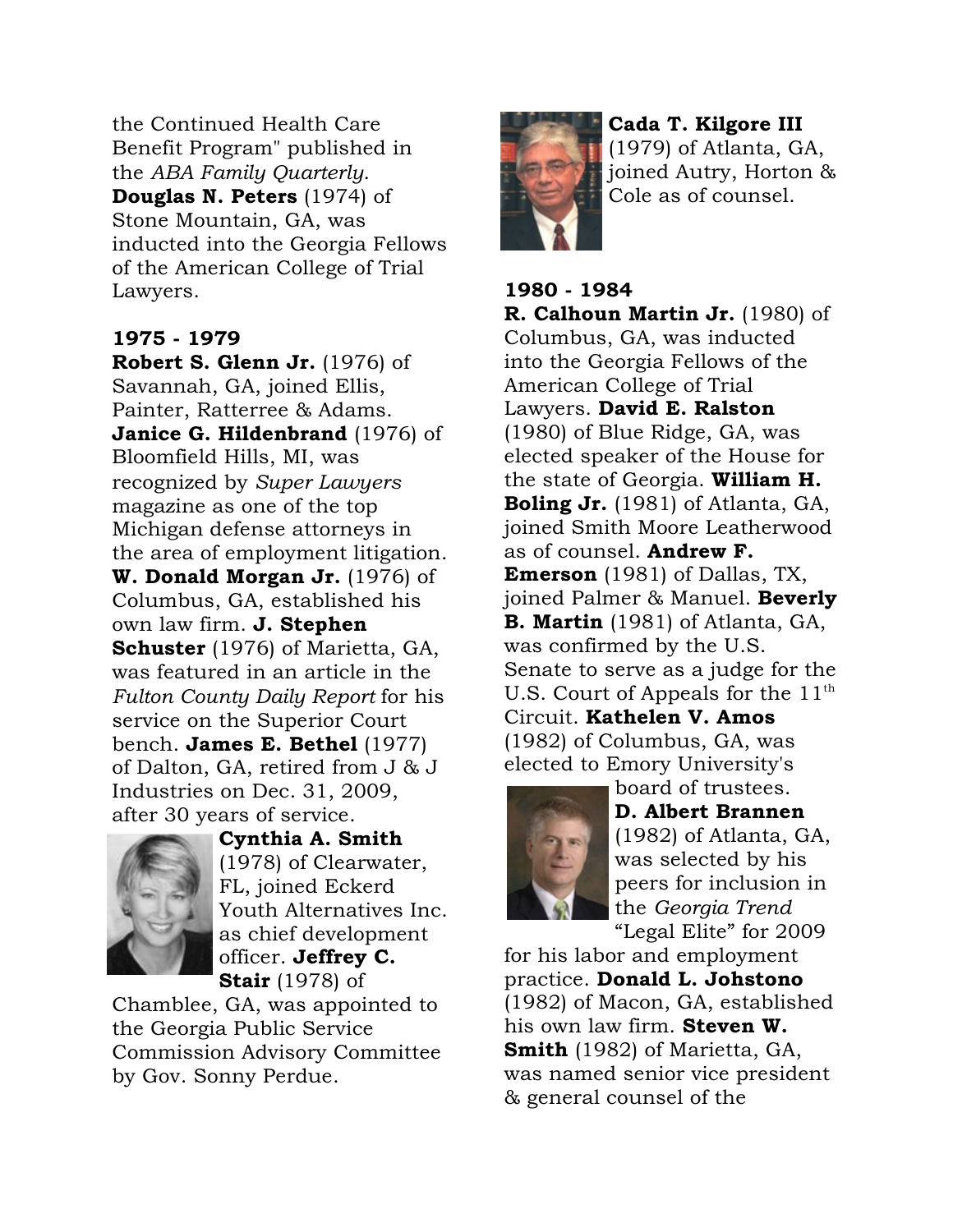Americas of InterContinental



Hotels Group. Mark F. Taylor (1982) of Atlanta, GA, was appointed chief executive officer and vice chairman of the board of directors of

the Fred Taylor Company. Gregory C. Sowell (1983) of Tifton, GA, was elected president of the UGA Law School Association for 2009 - 2010. Gregory A. Adams (1984) of Stone Mountain, GA, received the 2009 Thurgood Marshall Award during the DeKalb County NAACP Freedom Awards Banquet. J. Cole Cartledge (1984) of Washington, D.C./Jacksonville, FL, celebrated with his wife Amy the birth of their son Alexander Bolling on Dec. 10, 2009. Dorinda Gilmore Dallmeyer (1984) of Danielsville, GA, gave the commencement address for the UGA Graduate School in December 2009. Edward H. Lindsey Jr. (1984) of Atlanta, GA, received the Public Service Award at the 2009 Atlanta Bar Association's Celebrating Service Awards Luncheon and was elected majority whip of the Georgia House of Representatives. Gerald L. Mize Jr. (1984) of Atlanta, GA, was elected to the partners' committee at Alston & Bird.

## 1985 - 1989

Michael L. Chidester (1985) of Byron, GA, was re-elected for a third term to the Byron City Council. Stephen Krebs (1985) of Houston, TX, was named one of six leading lawyers in alternative energy by *Chambers USA* in 2009. Additionally, he heads the alternative energy practice at Baker Botts and serves as co-chair of WINDPOWER, the largest annual wind conference sponsored by the American Wind Energy Association. Melody Z. Richardson (1985) of Atlanta, GA, received the Community Service Award at the 2009 Atlanta Bar Association's Celebrating Service Awards Luncheon. Daniel P. Griffin (1986) of Atlanta, GA, was elected managing member of the Atlanta office of Miller & Martin. Stephen D. Kelley (1986) of Brunswick, GA, was named "District Attorney of the Year" by the Prosecuting Attorney's Council of Georgia and was named "Man of the Year" by the Glynn County Republican Party. He was recently named Superior Court judge for the Brunswick Judicial Circuit by Gov. Sonny



Perdue. Peter D. **Muller** (1987) of Savannah, GA, joined the Savannah office of Goodman, McGuffey, Lindsey & Johnson as managing partner.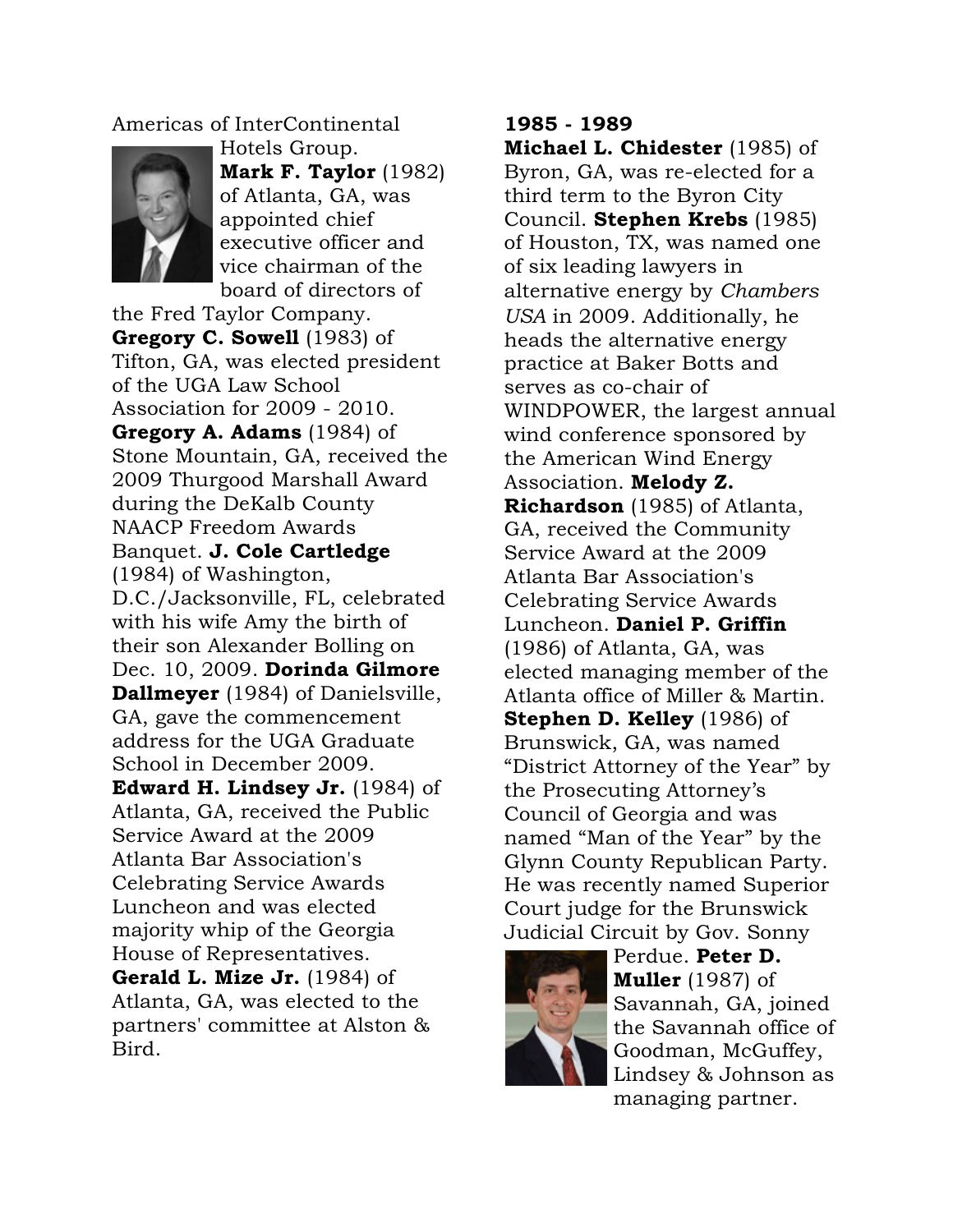W. Kendall Wynne Jr. (1987) of Covington, GA, was named a Superior Court judge for the Alcovy Judicial Circuit by Gov. Sonny Perdue. Benjamin H. Brewton (1988) of Augusta, GA, was inducted into the Georgia Fellows of the American College of Trial Lawyers. Bradford C. Dodds (1988) of Columbus, GA, established the firm of Day & Dodds. Henry M. Quillian III (1988) of Atlanta, GA, joined Taylor English Duma as a member. J. Michael Boeck (1989) of Annapolis, MD, joined the Baltimore City Health Department.

#### 1990 - 1994

William C. Collins Jr. (1990) of Atlanta, GA, was elected to the Sandy Springs City Council. **Michael J. Keller** (1991) of Pompano Beach, FL, joined McDermott, Will & Emery as a partner. Robert L. Shannon Jr. (1991) of Marietta, GA, is the first African American to be promoted to Brigadier General in the Georgia Air National Guard. He was nominated by the first African American President *(nominated by President Obama on Jan. 21, 2010*) and was confirmed by the U.S. Senate on Feb. 2, 2010, during Black History month. He is also to be awarded the Legion of Merit, which is a military decoration of the U.S. armed forces that is awarded for exceptionally

meritorious conduct in the performance of outstanding services and achievements. Edward J. Tarver (1991) of Augusta, GA, was sworn in as the first African American U.S. attorney for the Southern District of Georgia. Thomas C. Rawlings (1992) of Sandersville, GA, has become the director of the Guatemala Field Office of the International Justice Mission. Edward C. Henderson Jr. (1993) of Decatur, GA, joined Taylor English Duma as of counsel.



Peter G. Stathopoulos (1993) of Atlanta, GA, was named a shareholder with Bennett Thrasher. Derek V.

**Dooley** (1994) of Knoxville, TN, was named head football coach at the University of

# 1995 - 1999

Tennessee.

Elizabeth Dallas Gobeil (1995) of Atlanta, GA, joined UCB Inc. as in-house counsel. **Julia A.** Houston (1995) of Atlanta, GA, was promoted to senior vice president and general counsel for Mirant Corp. James K. Reed (1995) of Marietta, GA, joined YKK Corporation of America as vice president and chief legal counsel. Jami Leeson Huber (1996) of West Palm Beach, FL, was named a member with Miller & O'Neill. David C. King (1996) of Atlanta, GA, joined Smith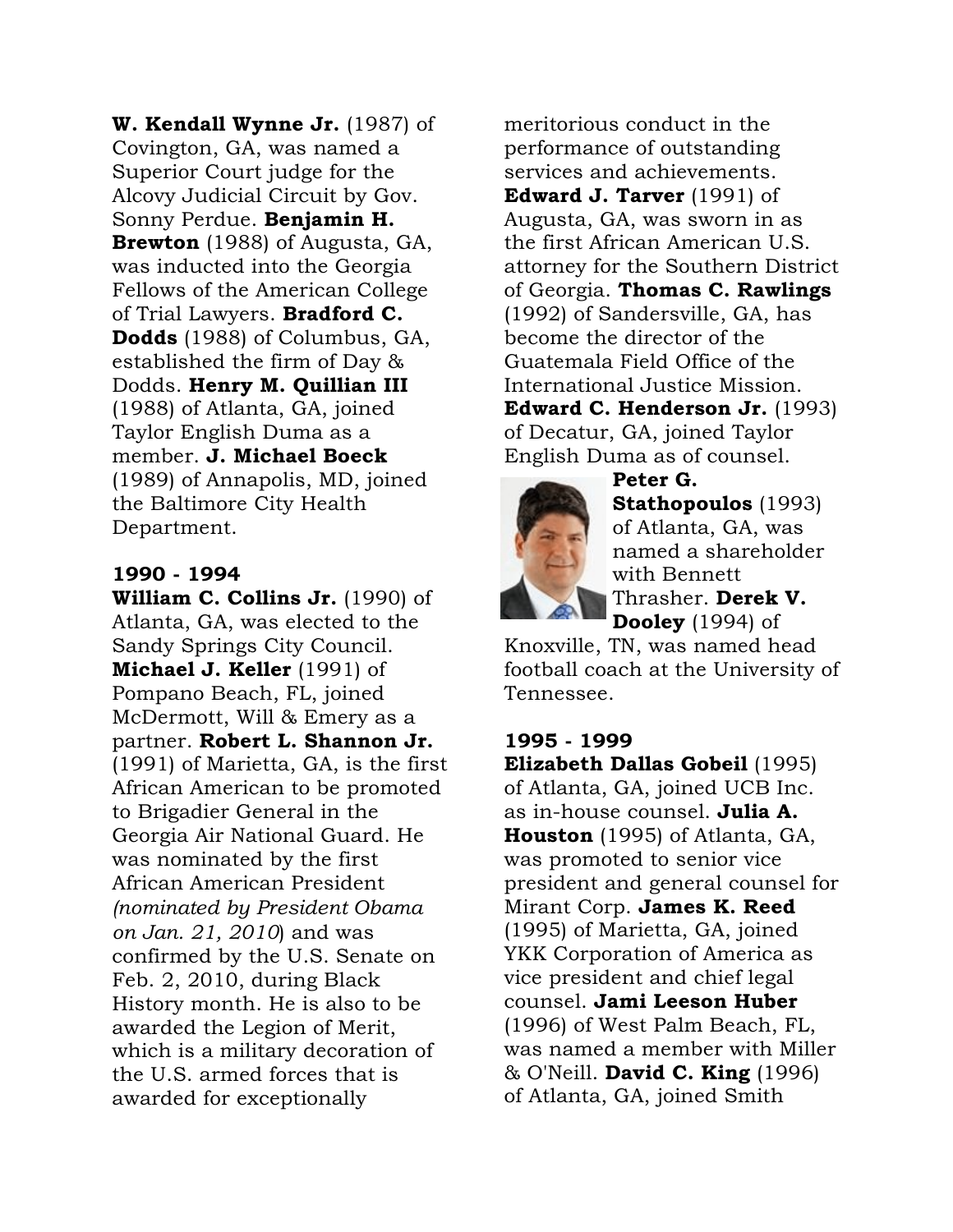Currie & Hancock. Alexander J. Passantino (1996) of Alexandria, VA, joined the Washington, D.C., office of Seyfarth Shaw. Amelia Bever Willis (1996) of Marietta, GA, celebrated with her husband Michael the birth of their daughter Caroline Grace on Aug.



3, 2009. Matthew C. **Kramer** (1997) of Atlanta, GA, celebrated with his wife Katrina the birth of their daughter Devan Denny on Jan. 7, 2010. Ian N.

Matthes (1997) of Roswell, GA, celebrated with his wife Steph the birth of their daughter Charlotte "Charlie" Rita on Dec. 4, 2009. Joshua C. Bell (1998) of Whigham, GA, established his own law office. Leigh Wansley Burgess (1998) of Atlanta, GA, joined the Office of Bar Admissions as a special investigations analyst. Jeanna G. Fennell (1998) of Macon, GA, joined the Georgia Farm Bureau



as director of legal services. **Keith A. Jernigan** (1999) of Atlanta, GA, made partner with Coleman Talley.

2000 - 2004 Lori A. Gelchion (2000) of Atlanta, GA, was promoted to partner at Rogers & Hardin. Bill C. Wainwright III (2000) of Atlanta, GA, made partner with

McKenna Long & Aldridge. Anita Johnson Clark (2001) of Jonesboro, GA, celebrated with her husband Ted the birth of their daughter Catherine "Cate" Lucy on Sept.  $4, 2009$ . Jeffrey K. Douglass (2001) of Atlanta, GA, became a partner with Morris, Manning & Martin.



Michael P. Kohler (2001) of Marietta, GA, became a member with Miller & Martin and celebrated with his wife Catherine the

birth of their daughter Avery Clarke on Sept. 11, 2009. Scott M. Lenhart (2001) of Atlanta, GA, established his own firm. Melissa D. Koehler Dwyer (2002) of Atlanta, GA, associated with Neel and Robinson. Rick M. **Figlio** (2002) of Tallahassee, FL, associated with Ausley & McMullen. Andrew E. Goldner (2002) of Atlanta, GA, established his own law firm. Additionally, he was selected again by his peers as a "Rising Star" in the area of plaintiff's personal injury trial law. Karen Giles Hazzah (2002) of Dunwoody, GA, became a partner with Thomas, Kayden, Horstemeyer & Risley.



W. Joseph Miguez (2002) of Frisco, TX, was made shareholder with Littler Mendelson. Giles M. Schanen (2002) of Greer, SC, became a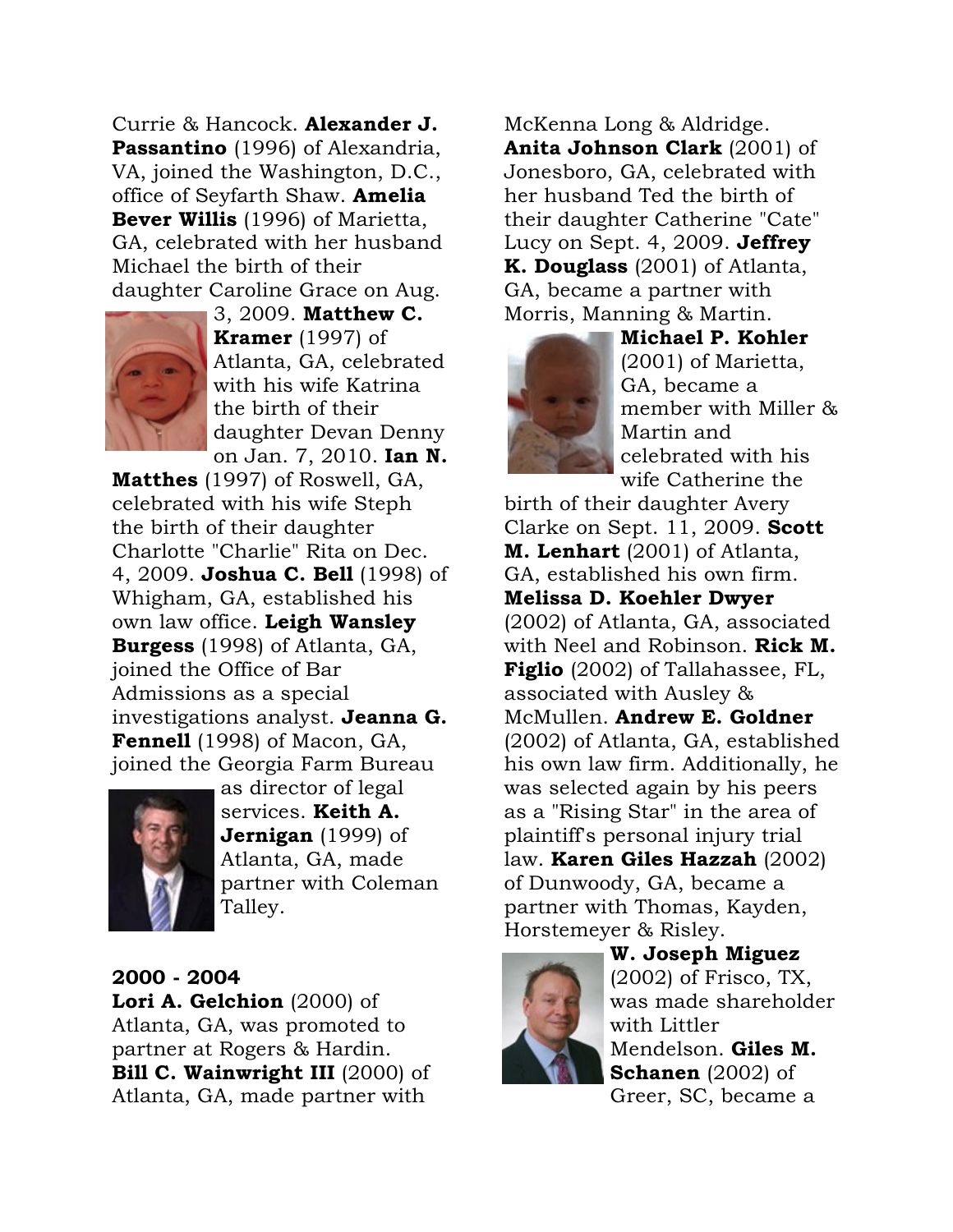partner with Nelson, Mullin, Riley & Scarborough. Timothy M. Silvis (2002) of Atlanta, GA, became a member with Miller & Martin. Josh B. Belinfante (2003) of Sandy Springs, GA, was appointed to the board of directors of MCG Health Inc. and to the nominating committee for Georgia's Child Advocate by Gov. Sonny Perdue. Tracey Wagner **Pruiett** (2003) of Naples, Italy, joined the Naples, Italy, office of Wittenberg Weiner Consulting as a senior management analyst. W. Ryan Teague (2003) of Atlanta, GA, was appointed deputy executive counsel by Gov. Sonny Perdue. Amitabha Bose (2004) of Washington, D.C., joined the Federal Railroad Administration as director of legislative affairs. Lisa F. Caplan (2004) of Lawrenceville, GA, joined Rubin Lublin Suarez Serrano as a partner. **Timika** Woods Dennis (2004) of Jonesboro, GA, has been named junior partner with Lister & Holt. Dante L. Hudson (2004) of Brunswick, GA, joined the Brunswick Judicial Circuit Public Defender Office as chief assistant public defender. **Tamika C. Sykes** (2004) of Fairburn, GA, established the firm of Sykes & Ladson.

#### 2005 - 2009

Meredith Nesbitt Atwood (2005) of Lawrenceville, GA, joined Aldridge Connors.

**Matthew D. Henry (2005) of** Cleveland, OH, joined the Department of Economics at Cleveland State University as an



assistant professor. Sarah E. Kelman (2005) of Fullerton, CA, celebrated with her husband David the birth of their daughter Zoe Beatrice on Dec.

14, 2009. Scott E. Zweigel (2005) of Atlanta, GA, associated with Parker Hudson Rainer & Dobbs. **C. Caleb Connor** (2006) of Augusta, GA, celebrated with his wife Farris the birth of their second daughter Kathryn "Ryals" born on Sept. 23, 2009. **Jonathan A. Dunn**  $(2006)$  of Charlotte, NC, joined Lowe's Companies Inc. as corporate counsel. Ella A. Shagabutdinova (2006) of Washington, D.C., was named a senior fellow for the House Foreign Affairs Committee/Tom Lantos Human Rights Commission. Ellen Claire Carothers (2007) of Atlanta, GA, associated with McKenna Long & Aldridge. Meredith Shultz Gaunce (2007) of Savannah, GA, announced the publication of her

book, *Traveling Savannah: A Girl's Guide*. Kimberly J. Gilfedder (2007) of Atlanta, GA,



associated with Cohen & Caproni. Dar'shun N. Kendrick (2007) of Decatur, GA, established her own law firm.